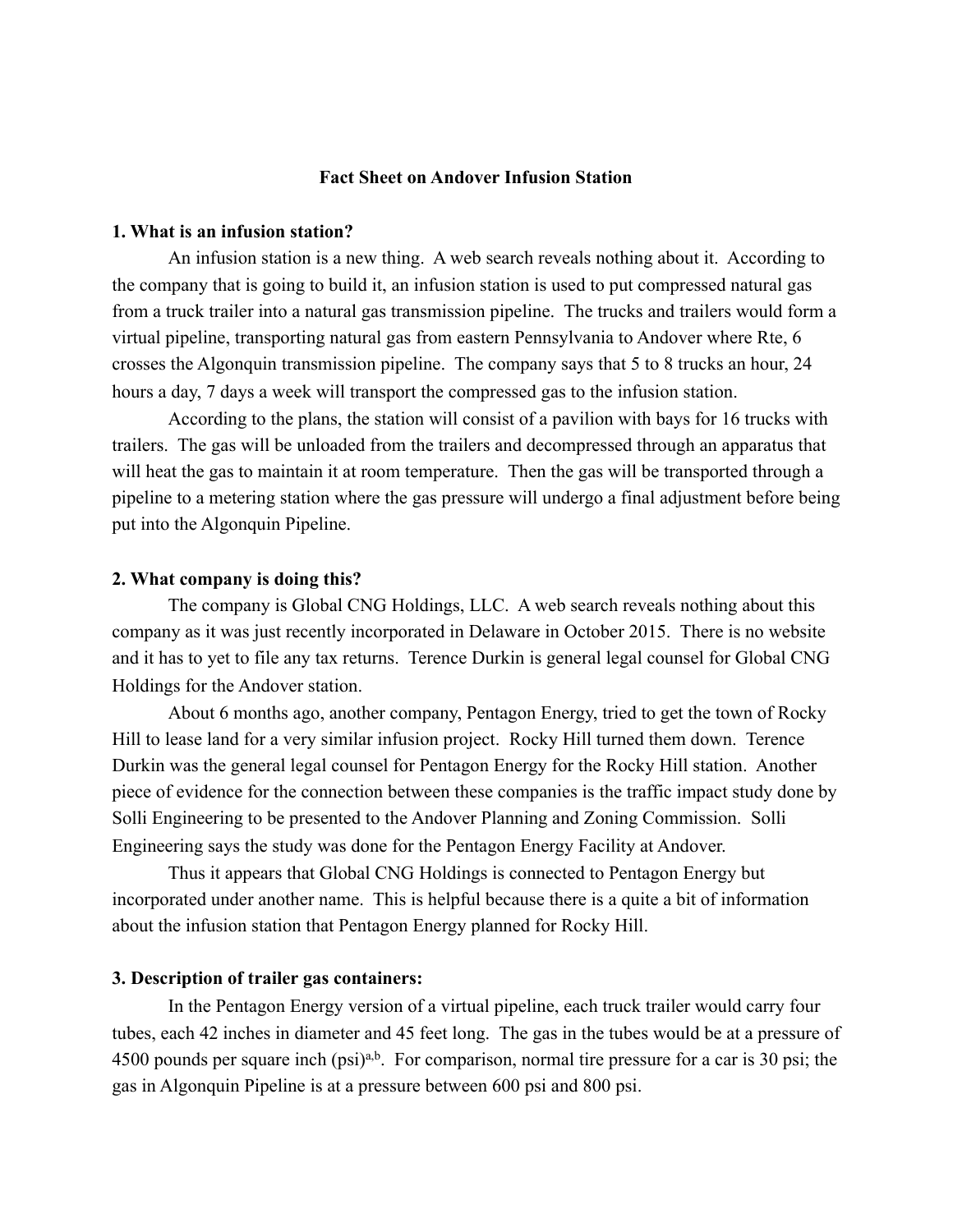The amount of gas in the four tubes on a trailer is 620,000 cubic feet at normal air pressure, 15 psi. This amount of gas would fill a building with a 80 foot by 80 foot base and 8 stories high.

<sup>a</sup> [CNG trailers from Composite Advanced Technologies CNG, LLC, https://prezi.com/](https://prezi.com/rq8zi1p3i1gt/cat-cng-pentacles-energy/) rq8zi1p3i1gt/cat-cng-pentacles-energy/.

[b Rich Piellisch, "Pentagon CNG for Powerplant Peaking," November 19,2015. http://](http://www.pentagon-energy.com/pentagon-cng-for-powerplant-peaking/#more-132) www.pentagon-energy.com/pentagon-cng-for-powerplant-peaking/#more-132.

### **4. Why the infusion station should be opposed:**

**A. Road maintenance and safety**. The plan is for 5 to 8 trucks an hour to come into the infusion station. Let us assume 6 trucks an hour as an average. Since this happens 24 hours a day, this would be 144 trucks coming in loaded every day and 144 empty trucks going back to Pennsylvania. The company says it will operate this way for five months out of year. Taking 30 days in a month, that would be  $144x30x5 = 21,600$  loaded trucks and  $21,600$  empty trucks for the months November through March. That is an increase of 43,200 truck trips for these 5 months.

 This increase would mean more maintenance on Rte. 6 and the strong likelihood of more accidents. Of course, Rte. 6 is already known for the number of accidents that occur on it.

**B. Explosive hazard.** If one of these loaded trucks is involved in an accident, the gas container may rupture. This would lead to an explosion that would be much worse than a high pressure gas pipeline explosion. Hazard radii have been worked out for gas pipeline explosions. For a 42 inch pipeline at an operating pressure of 850 psi, the hazard radius would be over 800 feet.<sup>a</sup> For a tube rupture at 4500 psi, we can only guess at the hazard radius; it would certainly be well over 1000 feet. A story on a 36 inch transmission gas pipeline explosion can be found at <http://www.wtae.com/news/reports-gas-well-on-fire-in-salem-township/39279470>. <sup>a</sup> M.J. Stephens, "A Model for Sizing High Consequence Areas Associated with Natural Gas Pipelines," C-FER Technologies for the Gas Research Institute, October 2000.

**C. Radioactive hazard.** The Marcellus Shale in Pennsylvania where much of the fracked gas comes from is one of the most radioactive shales. Several radioactive elements come up in the produced water from fracking; however, once the natural gas is separated from the water only radioactive radon is in the natural gas. Radon is a radioactive gas that does not react with other chemicals. Therefore, it is difficult to separate it from natural gas.

 The amount of radioactive radon in the Algonquin Pipeline in Pennsylvania has been measured at 27.6 pCi/L (pico Curies per liter) with an uncertainty of 2.6 pCi/L at the Anadardo Metering and Regulation Station<sup>a</sup>. This amount of radon in the pipeline appears to be safe for household use<sup>a</sup>.

 The problem with radioactivity in closed systems containing natural gas is that radon has a short half-life of 3.8 days. Thus in 3.8 days, half of the radon present in the gas will decay into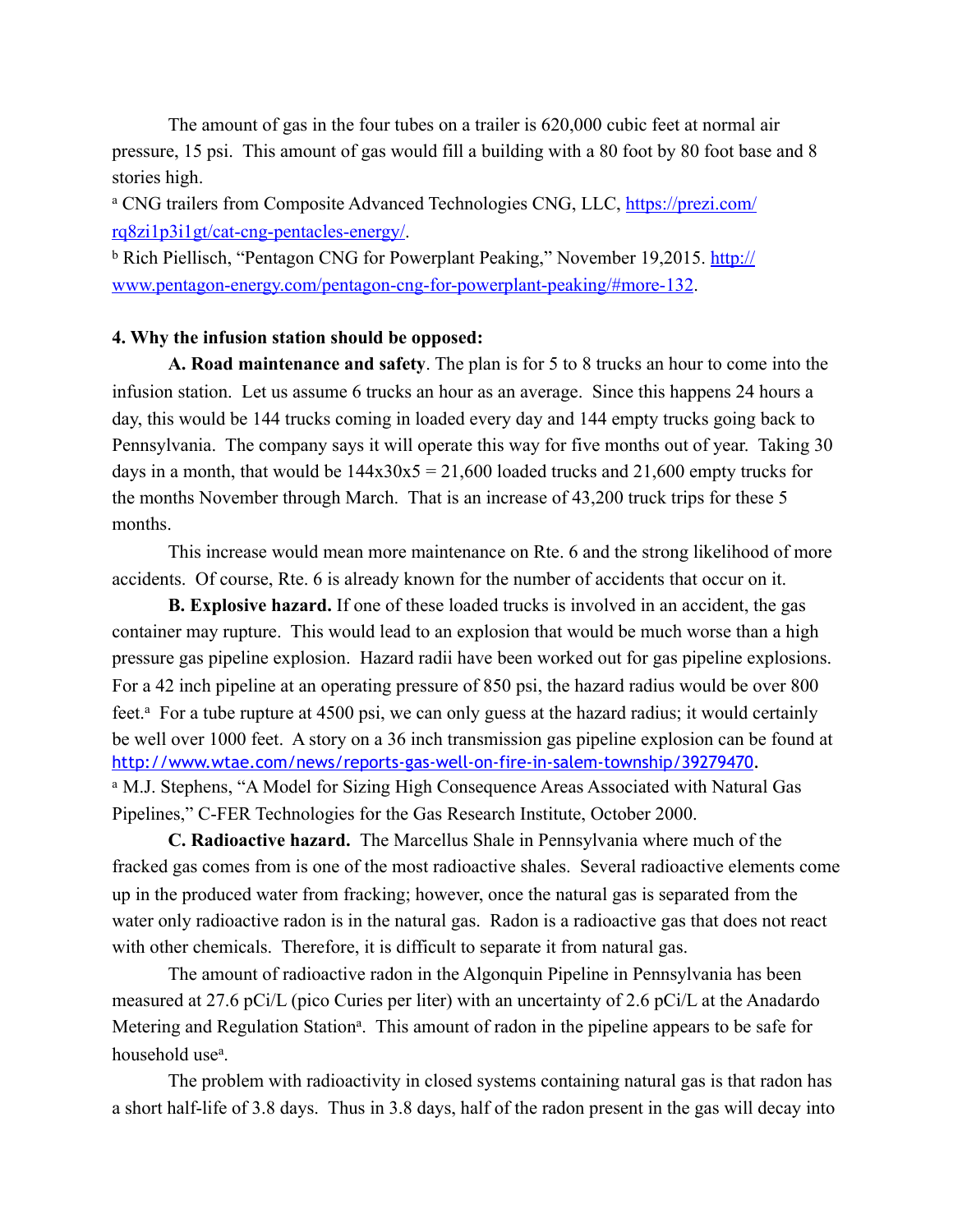other elements. Since ten half-lifes is usually taken as the time for most of a radioactive element to disappear, in about a month radon can be considered to be gone.

 When radon decays, it turns into a sequence of radioactive elements with very short halflives (minutes or seconds) until it becomes radioactive lead-210 that has a half-life of 22.4 years. This is a long enough half-life that the radioactive lead can be considered to persist for over a century. When the lead-210 decays, it rapidly turns into polonium-210 that has a half-life of 138 days. Both lead and polonium are metals that will precipitate out of the gas; they coat the surfaces of the container that the gas is in as a scale.

 In a gas pipeline or gas-fired power plant, the radioactive lead and polonium will build up as natural gas flows through the system<sup>b</sup>. Lead-210 and polonium-210 have shown up as contaminants in the ash of power plants and the tubes, valves, and tanks of gas production plants<sup>c,d</sup>.

 In the containers carrying natural gas by truck, the natural gas and radon will be confined for the length of trip from eastern Pennsylvania to Andover. It is about 250 miles from Andover to Susquehanna County, Pennsylvania where Pentagon Energy has a storage facility for natural gas. If we assume an average speed of 50 mph for the trucks, then the trip will take five hours. During this time, radon will be decaying into lead-210; when the gas is unloaded, the lead-210 will remain in the container as a scale. The truck will return to Susquehanna County where it will be filled with compressed natural gas again. Thus, the lead-210 inside the container will build up with each round trip.

 If there is a truck accident and a resulting explosion, the radioactive lead will be scattered over the hazard area. Not only will be buildings and trees be burned in the explosion, but the land may not usable until decontaminated.

a L.R. Anspaugh, "Scientific Issues Concerning Radon in Natural Gas, Texas Eastern Transmission LP and Algonquin Transmission LLC, New Jersey-New York Expansion Project, Docket No. CP11-56," July 5, 2012.

b "TENORM: Oil and Gas Production Wastes," United States Environmental Protection Agency, <https://www.epa.gov/radiation/tenorm-oil-and-gas-production-wastes>.<br><sup>c</sup> M.S. Al-Masri and Kh. Haddad, "NORM emissions from oil and gas fired power plants in

Syria," *Journal of Environmental Radioactivity* **104**, 71-74 (2012).

d J.M. Godoy, R. Carvalho, A. Cordilha, L.E. Matta, and M.L. Godoy, "210Pb content in natural gas pipeline residues ('black powder') and its correlation with chemical composition," *Journal of Environmental Radioactivity* **83**, 101-111 (2005).

 **D. Health hazards:** When the trailers are unloading natural gas at the infusion station, there will be some leaking of natural gas into the air. There will probably be leakage when the natural gas is decompressed when it is expanded and heated. Metering stations usually leak and vent natural gas. The biggest problem with the natural gas leakages is that it increases global warming.